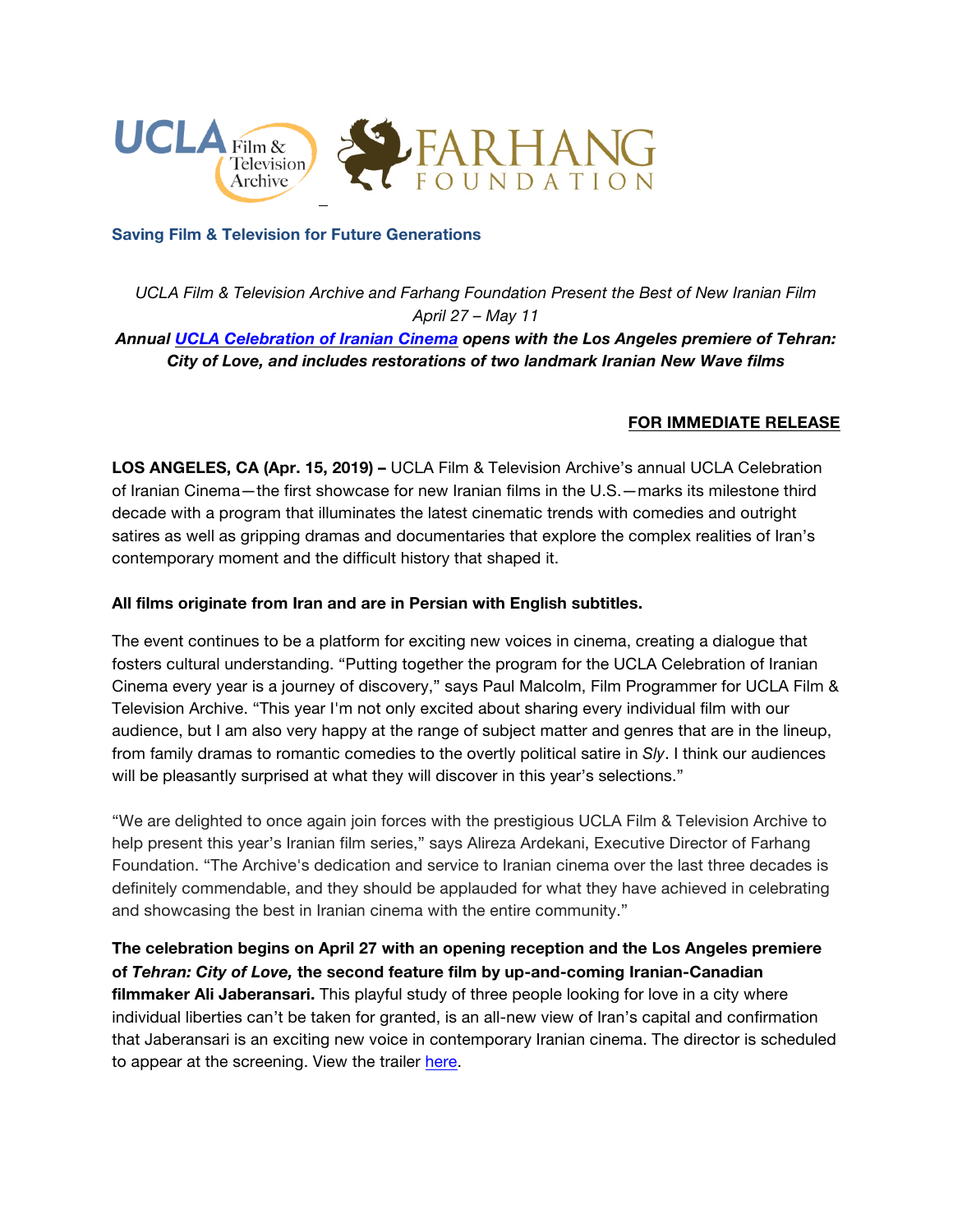The film series includes **a rare political satire—Kamal Tabrizi's** *Sly***,** screening April 28 at 3 p.m. This refreshingly open spoof lampoons former Iranian president Mahmoud Ahmadinejad. Qodrat Allah Samadi (Hamed Behdad) is a man who dreams of high office while delivering fiery conservative speeches in his garage to a handful of oddball followers. His increasingly off-the-wall positions threaten to expose the corruption of the whole system. See the trailer [here.](https://www.youtube.com/watch?v=maamEpcsMtw)

Star director Payman Maadi, who wowed the UCLA Celebration of Iranian Cinema in 2014 with *Snow on the Pines*, will be at the screening of his second film *Bomb, A Love Story* **on May 10 at 7:30 p.m**. This ambitious film of epic scope captures 1980s life in Tehran during the Iran-Iraq war.

**Sahar Khoshnam's documentary** *Ill Fate* **has its world premiere** on May 11 at 3 p.m. The longoverdue look at the role and image of women in Iranian cinema from 1900 to the Revolution delves into rare and classic titles.

Los Angelenos can be the first in the country to see *Sunset Truck***, which won the award for best script at Armenia's Golden Apricot International Film Festival last year.** When a family's desert holiday camp finds its clientele drying up, the youngest son drums up business with a Facebook campaign touting the world's most beautiful sunsets. Also in the lineup are the engaging winners of Farhang Foundation's 10th Annual Short Film Festival. These promising works reveal intimate aspects of Iranian life and issues.

The series ends with **two rarely screened landmark pre-revolution films that have been painstakingly restored.** *The House Is Black* **is by Forough Farrokhzad, who was one of Iran's leading contemporary poets when she started work on this short documentary about a leper colony in Tabriz.** This important work of lyrical power and humanity helped launch the Iranian New Wave in the decade before the revolution. *Brick and Mirror,* **writer-director Ebrahim Golestan's 1964 film,** has an urgent street-level feel. After a taxi driver drops off a woman passenger (played by Forough Farrokhzad), he discovers a baby abandoned in the back seat. Over a single long night, his search for the woman grows increasingly allegorical as it reveals a self-satisfied, corrupt urban elite and intellectual class unable to grasp the roots of its own demise.

**Closing night includes two special guests—artist Sussan Deyhim and historian Dr. Ahmad Karimi-Hakkak, who will share their insights into the work and lives of Farrokhzad and Golestan, who were close and intimate collaborators.**

The complete schedule of films and tickets are available on the UCLA Film & Television Archive [website.](https://www.cinema.ucla.edu/events)

**For films screening at the Billy Wilder Theater,** located at the Hammer Museum, 10899 Wilshire Blvd., Los Angeles, CA 90024**:**

**Doors open at 2:30 p.m. for the 3 p.m. shows, and 7 p.m. for the 7:30 p.m. shows.**

**General admission tickets are \$10 each.**